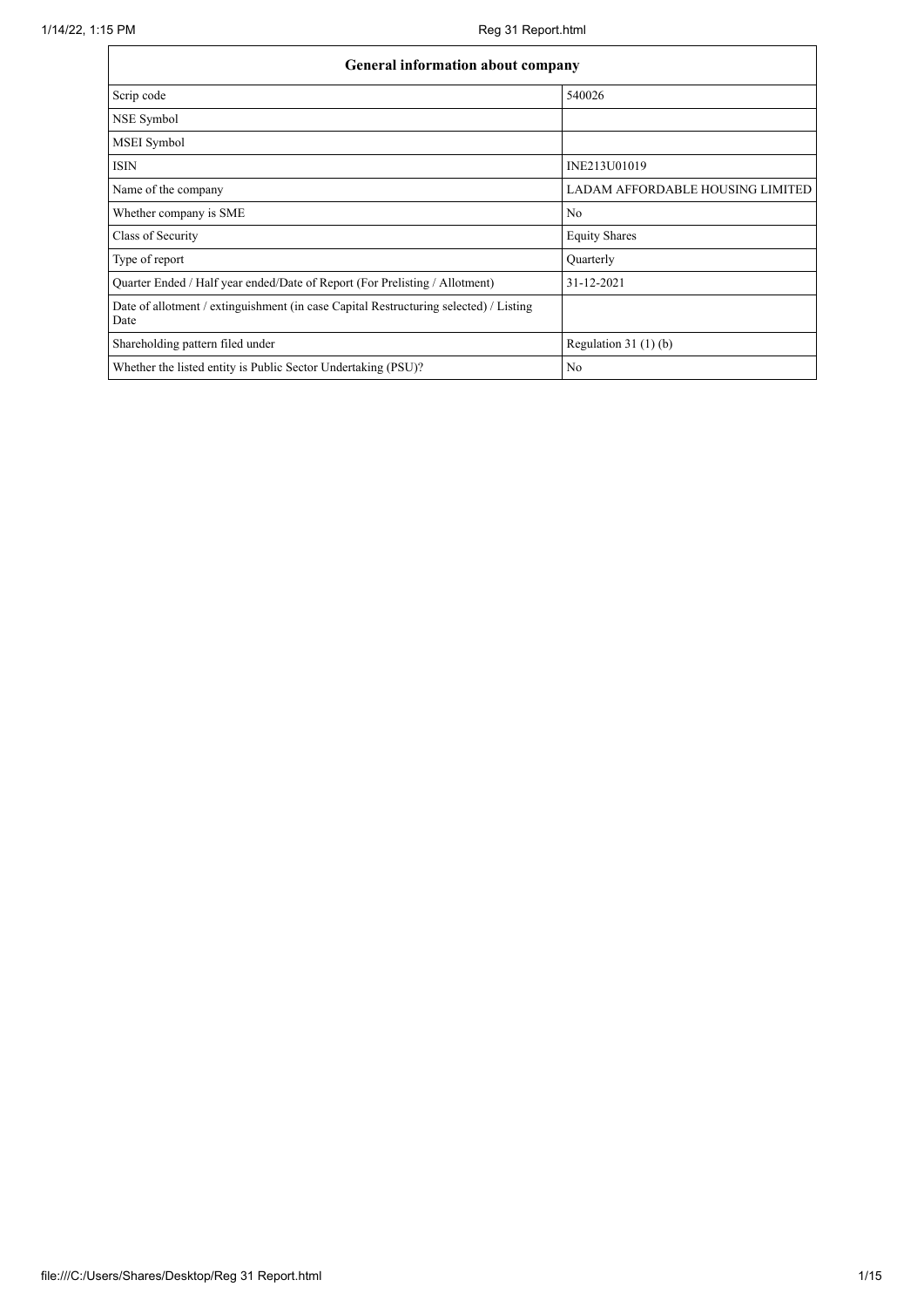$\mathbf{r}$ 

÷

|                  | <b>Declaration</b>                                                                        |                |                                |                       |                             |  |  |  |  |  |  |
|------------------|-------------------------------------------------------------------------------------------|----------------|--------------------------------|-----------------------|-----------------------------|--|--|--|--|--|--|
| Sr.<br>No.       | Particular                                                                                | Yes/No         | Promoter and<br>Promoter Group | Public<br>shareholder | Non Promoter-<br>Non Public |  |  |  |  |  |  |
| $\vert$ 1        | Whether the Listed Entity has issued any partly paid up shares?                           | N <sub>0</sub> | N <sub>0</sub>                 | N <sub>o</sub>        | No                          |  |  |  |  |  |  |
| $\overline{2}$   | Whether the Listed Entity has issued any Convertible Securities<br>$\gamma$               | No             | N <sub>0</sub>                 | N <sub>0</sub>        | N <sub>0</sub>              |  |  |  |  |  |  |
| $\overline{3}$   | Whether the Listed Entity has issued any Warrants?                                        | N <sub>0</sub> | No                             | N <sub>o</sub>        | N <sub>0</sub>              |  |  |  |  |  |  |
| $\overline{4}$   | Whether the Listed Entity has any shares against which<br>depository receipts are issued? | No             | N <sub>0</sub>                 | N <sub>0</sub>        | N <sub>0</sub>              |  |  |  |  |  |  |
| $\overline{5}$   | Whether the Listed Entity has any shares in locked-in?                                    | N <sub>0</sub> | No                             | N <sub>0</sub>        | No                          |  |  |  |  |  |  |
| 6                | Whether any shares held by promoters are pledge or otherwise<br>encumbered?               | Yes            | Yes                            |                       |                             |  |  |  |  |  |  |
| $\overline{7}$   | Whether company has equity shares with differential voting<br>rights?                     | N <sub>0</sub> | N <sub>0</sub>                 | No                    | N <sub>0</sub>              |  |  |  |  |  |  |
| $\boldsymbol{8}$ | Whether the listed entity has any significant beneficial owner?                           | Yes            |                                |                       |                             |  |  |  |  |  |  |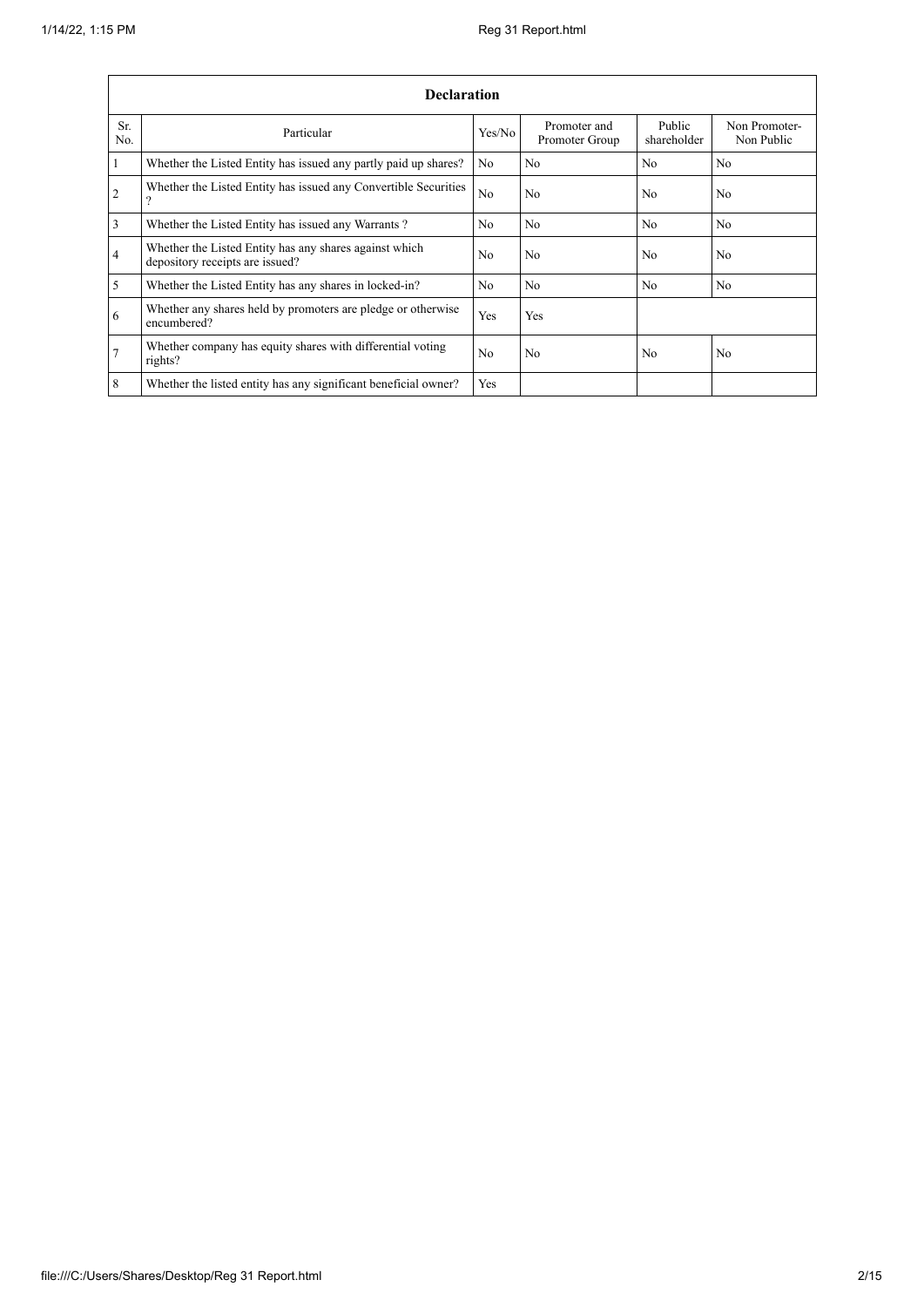$\Gamma$ 

| Table I - Summary Statement holding of specified securities |                                           |                |                       |                             |                          |                          |                                        |                                                                  |                           |          |                     |
|-------------------------------------------------------------|-------------------------------------------|----------------|-----------------------|-----------------------------|--------------------------|--------------------------|----------------------------------------|------------------------------------------------------------------|---------------------------|----------|---------------------|
|                                                             | Category                                  | Nos. Of        | No. of<br>fully paid  | No. Of<br>Partly<br>paid-up | No. Of<br>shares         | Total nos.<br>shares     | Shareholding as a<br>% of total no. of | Number of Voting Rights held in each<br>class of securities (IX) |                           |          |                     |
| Category<br>(1)                                             | of<br>shareholder                         | shareholders   | up equity             | equity                      | underlying<br>Depository | held (VII)               | shares (calculated<br>as per SCRR,     |                                                                  | No of Voting (XIV) Rights |          |                     |
| (II)                                                        |                                           | (III)          | shares<br>held $(IV)$ | shares<br>held<br>(V)       | Receipts<br>(VI)         | $= (IV) +$<br>$(V)+(VI)$ | 1957) (VIII) As a<br>% of $(A+B+C2)$   | Class eg:<br>X                                                   | Class<br>eg:y             | Total    | $%$ of<br>$(A+B+C)$ |
| (A)                                                         | Promoter<br>&<br>Promoter<br>Group        | $\overline{4}$ | 10771729              |                             |                          | 10771729                 | 58.85                                  | 10771729                                                         |                           | 10771729 | 58.85               |
| (B)                                                         | Public                                    | 3180           | 7532871               |                             |                          | 7532871                  | 41.15                                  | 7532871                                                          |                           | 7532871  | 41.15               |
| (C)                                                         | Non<br>Promoter-<br>Non Public            |                |                       |                             |                          |                          |                                        |                                                                  |                           |          |                     |
| (C1)                                                        | <b>Shares</b><br>underlying<br><b>DRs</b> |                |                       |                             |                          |                          |                                        |                                                                  |                           |          |                     |
| (C2)                                                        | Shares held<br>by<br>Employee<br>Trusts   |                |                       |                             |                          |                          |                                        |                                                                  |                           |          |                     |
|                                                             | Total                                     | 3184           | 18304600              |                             |                          | 18304600                 | 100                                    | 18304600                                                         |                           | 18304600 | 100                 |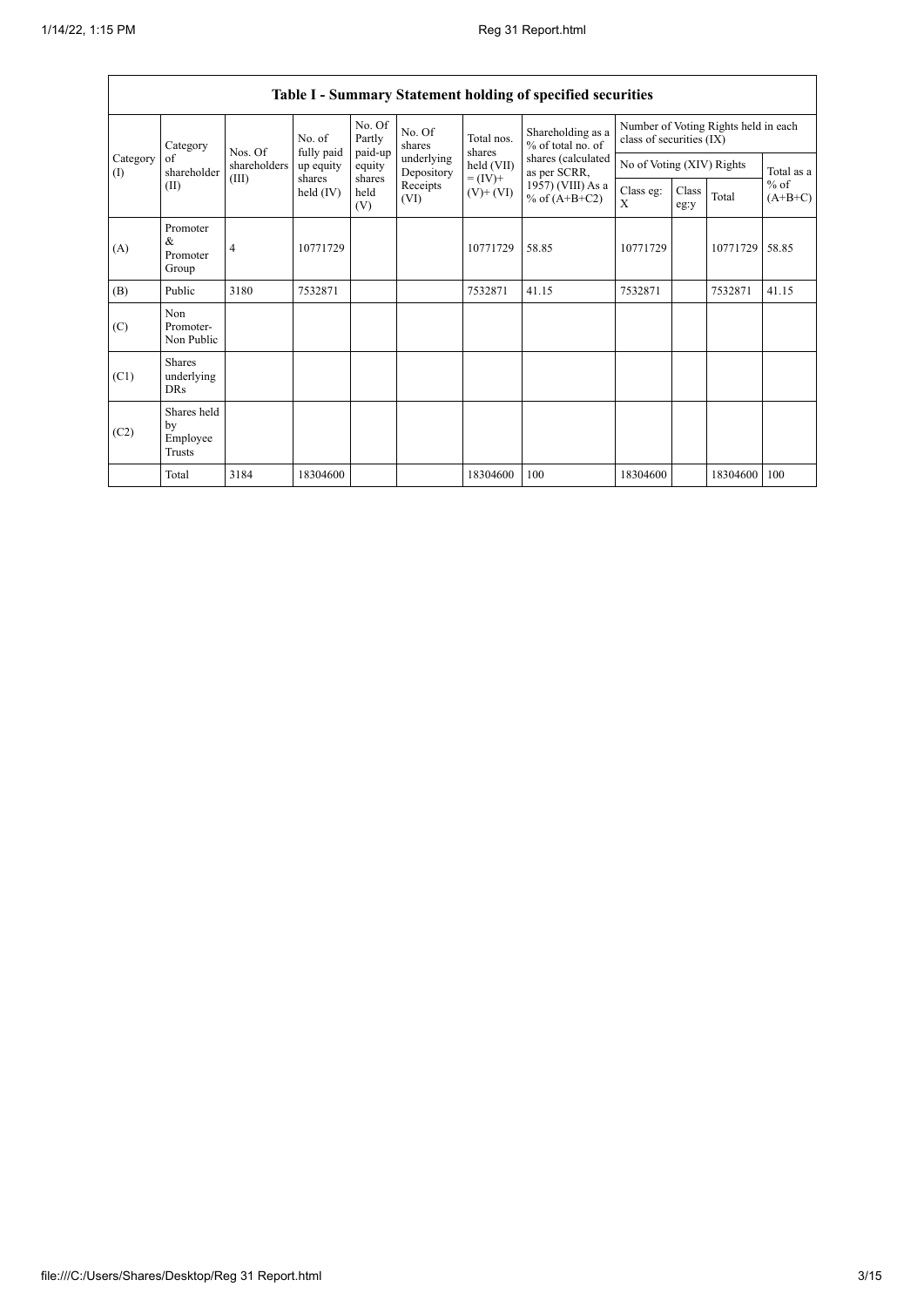|                 | Table I - Summary Statement holding of specified securities |                                                                                                                                                                  |                                                  |                                                                                           |                                                                                  |                                                  |         |                                                                     |                                           |                            |
|-----------------|-------------------------------------------------------------|------------------------------------------------------------------------------------------------------------------------------------------------------------------|--------------------------------------------------|-------------------------------------------------------------------------------------------|----------------------------------------------------------------------------------|--------------------------------------------------|---------|---------------------------------------------------------------------|-------------------------------------------|----------------------------|
| Category<br>(1) | Category<br>of<br>shareholder<br>(II)                       | No. Of<br>No. of<br>Shares<br>Shares<br>Underlying<br>Underlying<br>Outstanding<br>Outstanding<br>convertible<br><b>Warrants</b><br>securities<br>$(X_i)$<br>(X) |                                                  | No. Of Shares<br>Underlying<br>Outstanding<br>convertible                                 | Shareholding, as a<br>% assuming full<br>conversion of<br>convertible securities | Number of<br>Locked in<br>shares (XII)           |         | Number of<br>Shares pledged<br>or otherwise<br>encumbered<br>(XIII) |                                           | Number of<br>equity shares |
|                 |                                                             |                                                                                                                                                                  | securities and<br>No. Of<br>Warrants (Xi)<br>(a) | (as a percentage of<br>diluted share capital)<br>$(XI)=(VII)+(X) As$<br>a % of $(A+B+C2)$ | No.<br>(a)                                                                       | As a<br>$%$ of<br>total<br>Shares<br>held<br>(b) | No. (a) | As $a$<br>$%$ of<br>total<br><b>Shares</b><br>held<br>(b)           | held in<br>dematerialized<br>form $(XIV)$ |                            |
| (A)             | Promoter<br>$\&$<br>Promoter<br>Group                       |                                                                                                                                                                  |                                                  |                                                                                           | 58.85                                                                            |                                                  |         | 800000                                                              | 7.43                                      | 9971729                    |
| (B)             | Public                                                      |                                                                                                                                                                  |                                                  |                                                                                           | 41.15                                                                            |                                                  |         |                                                                     |                                           | 932471                     |
| (C)             | Non<br>Promoter-<br>Non Public                              |                                                                                                                                                                  |                                                  |                                                                                           |                                                                                  |                                                  |         |                                                                     |                                           |                            |
| (C1)            | <b>Shares</b><br>underlying<br><b>DRs</b>                   |                                                                                                                                                                  |                                                  |                                                                                           |                                                                                  |                                                  |         |                                                                     |                                           |                            |
| (C2)            | Shares held<br>by<br>Employee<br>Trusts                     |                                                                                                                                                                  |                                                  |                                                                                           |                                                                                  |                                                  |         |                                                                     |                                           |                            |
|                 | Total                                                       |                                                                                                                                                                  |                                                  |                                                                                           | 100                                                                              |                                                  |         | 800000                                                              | 4.37                                      | 10904200                   |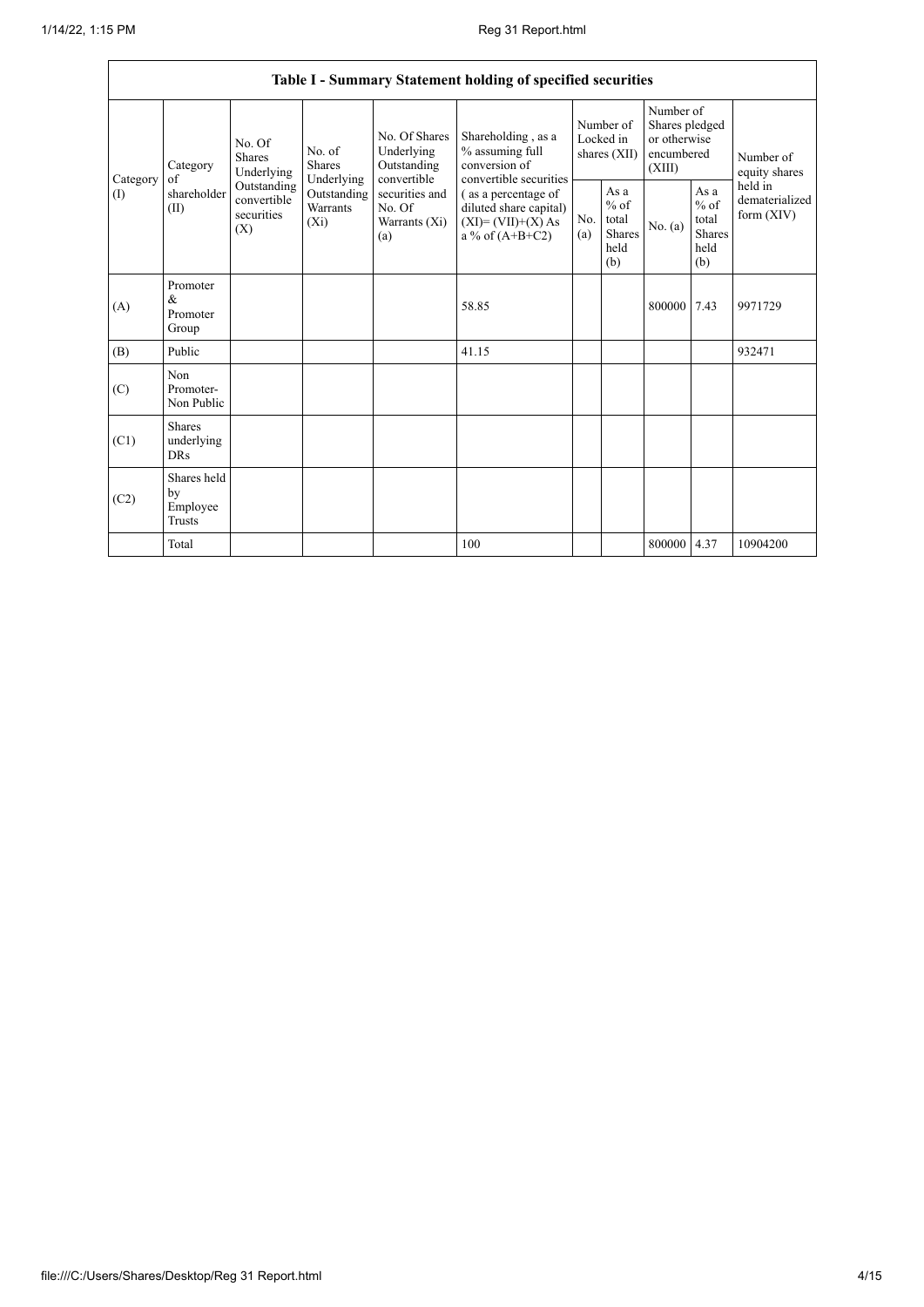$\mathsf{r}$ 

 $\overline{\phantom{a}}$ 

| Table II - Statement showing shareholding pattern of the Promoter and Promoter Group           |                                                                                                                     |                                                                              |                                                            |                                 |                                    |                             |                                                      |                           |               |                                      |                           |
|------------------------------------------------------------------------------------------------|---------------------------------------------------------------------------------------------------------------------|------------------------------------------------------------------------------|------------------------------------------------------------|---------------------------------|------------------------------------|-----------------------------|------------------------------------------------------|---------------------------|---------------|--------------------------------------|---------------------------|
|                                                                                                |                                                                                                                     |                                                                              | No. of<br>fully paid<br>up equity<br>shares<br>held $(IV)$ | No.<br>Of                       | No. Of                             | Total nos.                  | Shareholding<br>as a % of                            | class of securities (IX)  |               | Number of Voting Rights held in each |                           |
| Sr.                                                                                            | Category &<br>Name of the                                                                                           | Nos. Of<br>shareholders                                                      |                                                            | Partly<br>paid-<br>up           | shares<br>underlying<br>Depository | shares<br>held<br>$(VII) =$ | total no. of<br>shares<br>(calculated as             | No of Voting (XIV) Rights |               |                                      | Total<br>as a %<br>of     |
|                                                                                                | Shareholders (I)                                                                                                    | (III)                                                                        |                                                            | equity<br>shares<br>held<br>(V) | Receipts<br>(VI)                   | $(IV)$ +<br>$(V)+(VI)$      | per SCRR,<br>1957) (VIII)<br>As a % of<br>$(A+B+C2)$ | Class eg:<br>X            | Class<br>eg:y | Total                                | Total<br>Voting<br>rights |
| A                                                                                              | Table II - Statement showing shareholding pattern of the Promoter and Promoter Group                                |                                                                              |                                                            |                                 |                                    |                             |                                                      |                           |               |                                      |                           |
| (1)                                                                                            | Indian                                                                                                              |                                                                              |                                                            |                                 |                                    |                             |                                                      |                           |               |                                      |                           |
| (a)                                                                                            | Individuals/Hindu<br>undivided Family                                                                               | $\overline{4}$                                                               | 10771729                                                   |                                 |                                    | 10771729                    | 58.85                                                | 10771729                  |               | 10771729                             | 58.85                     |
| Sub-Total<br>(A)(1)                                                                            |                                                                                                                     | $\overline{4}$                                                               | 10771729                                                   |                                 |                                    | 10771729                    | 58.85                                                | 10771729                  |               | 10771729                             | 58.85                     |
| (2)                                                                                            | Foreign                                                                                                             |                                                                              |                                                            |                                 |                                    |                             |                                                      |                           |               |                                      |                           |
| Total<br>Shareholding<br>of Promoter<br>and<br>Promoter<br>Group $(A)=$<br>$(A)(1)+(A)$<br>(2) |                                                                                                                     | $\overline{4}$                                                               | 10771729                                                   |                                 |                                    | 10771729                    | 58.85                                                | 10771729                  |               | 10771729                             | 58.85                     |
| $\, {\bf B}$                                                                                   |                                                                                                                     | Table III - Statement showing shareholding pattern of the Public shareholder |                                                            |                                 |                                    |                             |                                                      |                           |               |                                      |                           |
| (1)                                                                                            | Institutions                                                                                                        |                                                                              |                                                            |                                 |                                    |                             |                                                      |                           |               |                                      |                           |
| (3)                                                                                            | Non-institutions                                                                                                    |                                                                              |                                                            |                                 |                                    |                             |                                                      |                           |               |                                      |                           |
| (a(i))                                                                                         | Individuals -<br>i.Individual<br>shareholders<br>holding nominal<br>share capital up<br>to Rs. 2 lakhs.             | 3116                                                                         | 3794760                                                    |                                 |                                    | 3794760                     | 20.73                                                | 3794760                   |               | 3794760                              | 20.73                     |
| (a(ii))                                                                                        | Individuals - ii.<br>Individual<br>shareholders<br>holding nominal<br>share capital in<br>excess of Rs. 2<br>lakhs. | 21                                                                           | 3653234                                                    |                                 |                                    | 3653234                     | 19.96                                                | 3653234                   |               | 3653234                              | 19.96                     |
| (e)                                                                                            | Any Other<br>(specify)                                                                                              | 43                                                                           | 84877                                                      |                                 |                                    | 84877                       | 0.46                                                 | 84877                     |               | 84877                                | 0.46                      |
| Sub-Total<br>(B)(3)                                                                            |                                                                                                                     | 3180                                                                         | 7532871                                                    |                                 |                                    | 7532871                     | 41.15                                                | 7532871                   |               | 7532871                              | 41.15                     |
| <b>Total Public</b><br>Shareholding<br>$(B)=(B)(1)+$<br>$(B)(2)+(B)$<br>(3)                    |                                                                                                                     | 3180                                                                         | 7532871                                                    |                                 |                                    | 7532871                     | 41.15                                                | 7532871                   |               | 7532871                              | 41.15                     |
| $\mathbf C$                                                                                    | Table IV - Statement showing shareholding pattern of the Non Promoter- Non Public shareholder                       |                                                                              |                                                            |                                 |                                    |                             |                                                      |                           |               |                                      |                           |
| Total (<br>$A+B+C2$ )                                                                          |                                                                                                                     | 3184                                                                         | 18304600                                                   |                                 |                                    | 18304600                    | 100                                                  | 18304600                  |               | 18304600                             | 100                       |
| Total<br>$(A+B+C)$                                                                             |                                                                                                                     | 3184                                                                         | 18304600                                                   |                                 |                                    | 18304600                    | 100                                                  | 18304600                  |               | 18304600 100                         |                           |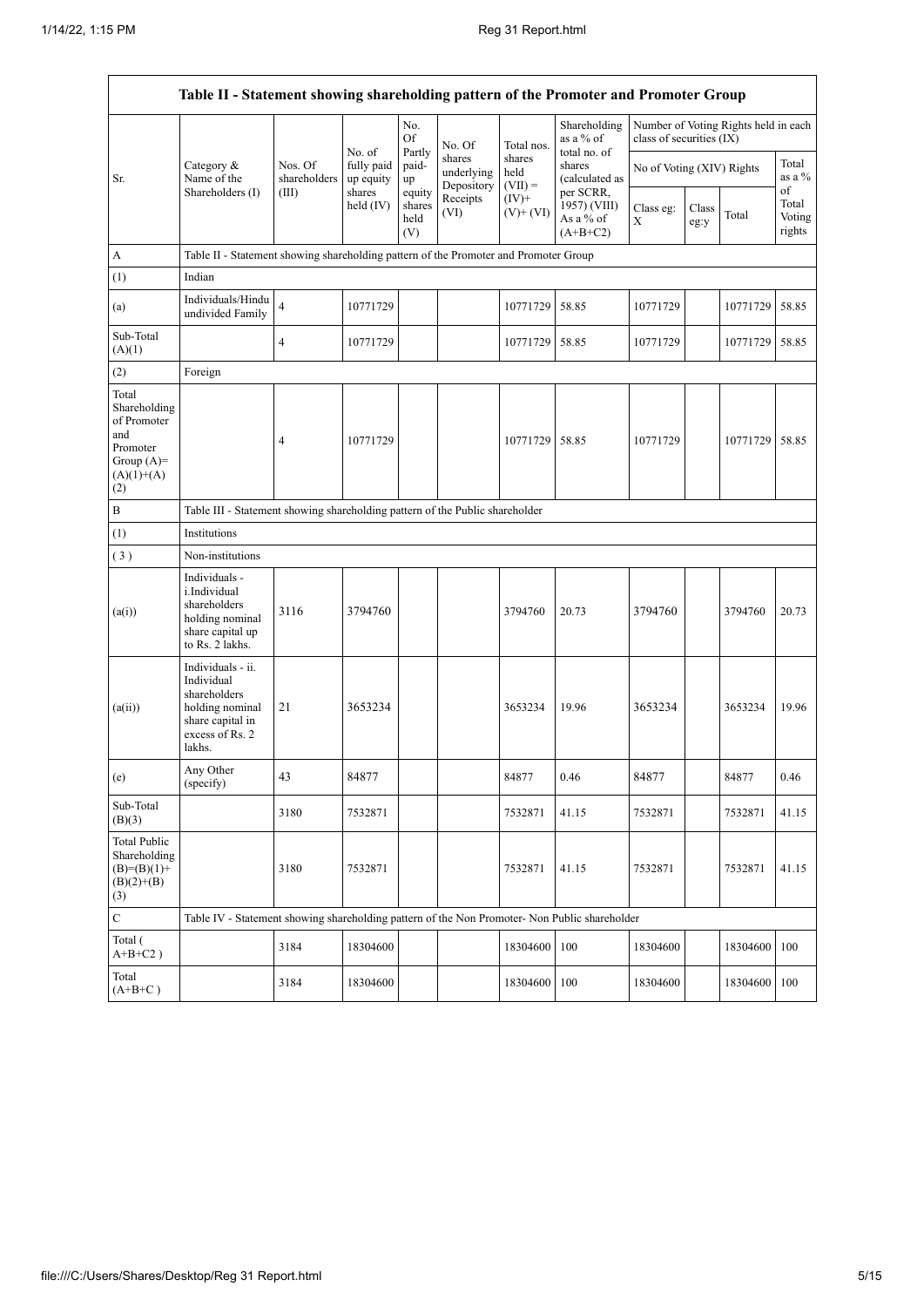$\overline{1}$ 

| Table II - Statement showing shareholding pattern of the Promoter and Promoter Group        |                                                                                                                |                                                                                      |                                                                 |                                                                                                                            |            |                                                  |         |                                                               |                                                          |  |
|---------------------------------------------------------------------------------------------|----------------------------------------------------------------------------------------------------------------|--------------------------------------------------------------------------------------|-----------------------------------------------------------------|----------------------------------------------------------------------------------------------------------------------------|------------|--------------------------------------------------|---------|---------------------------------------------------------------|----------------------------------------------------------|--|
|                                                                                             | No. Of<br>Shares                                                                                               | No. of<br><b>Shares</b>                                                              | No. Of Shares<br>Underlying<br>Outstanding                      | Shareholding, as a<br>% assuming full<br>conversion of                                                                     |            | Number of<br>Locked in<br>shares (XII)           |         | Number of Shares<br>pledged or otherwise<br>encumbered (XIII) | Number of                                                |  |
| Sr.                                                                                         | Underlying<br>Underlying<br>Outstanding<br>Outstanding<br>convertible<br>Warrants<br>securities<br>(Xi)<br>(X) |                                                                                      | convertible<br>securities and<br>No. Of<br>Warrants (Xi)<br>(a) | convertible<br>securities (as a<br>percentage of diluted<br>share capital) $(XI)$ =<br>$(VII)+(X)$ As a % of<br>$(A+B+C2)$ | No.<br>(a) | As a<br>$%$ of<br>total<br>Shares<br>held<br>(b) | No. (a) | As a % of total<br>Shares held<br>(b)                         | equity shares<br>held in<br>dematerialized<br>form (XIV) |  |
| A                                                                                           |                                                                                                                | Table II - Statement showing shareholding pattern of the Promoter and Promoter Group |                                                                 |                                                                                                                            |            |                                                  |         |                                                               |                                                          |  |
| (1)                                                                                         | Indian                                                                                                         |                                                                                      |                                                                 |                                                                                                                            |            |                                                  |         |                                                               |                                                          |  |
| (a)                                                                                         |                                                                                                                |                                                                                      |                                                                 | 58.85                                                                                                                      |            |                                                  | 800000  | 7.43                                                          | 9971729                                                  |  |
| Sub-Total (A)<br>(1)                                                                        |                                                                                                                |                                                                                      |                                                                 | 58.85                                                                                                                      |            |                                                  | 800000  | 7.43                                                          | 9971729                                                  |  |
| (2)                                                                                         | Foreign                                                                                                        |                                                                                      |                                                                 |                                                                                                                            |            |                                                  |         |                                                               |                                                          |  |
| Total<br>Shareholding<br>of Promoter<br>and Promoter<br>Group $(A)=$<br>$(A)(1)+(A)$<br>(2) |                                                                                                                |                                                                                      |                                                                 | 58.85                                                                                                                      |            |                                                  | 800000  | 7.43                                                          | 9971729                                                  |  |
| $\, {\bf B}$                                                                                |                                                                                                                | Table III - Statement showing shareholding pattern of the Public shareholder         |                                                                 |                                                                                                                            |            |                                                  |         |                                                               |                                                          |  |
| (1)                                                                                         | Institutions                                                                                                   |                                                                                      |                                                                 |                                                                                                                            |            |                                                  |         |                                                               |                                                          |  |
| (3)                                                                                         | Non-institutions                                                                                               |                                                                                      |                                                                 |                                                                                                                            |            |                                                  |         |                                                               |                                                          |  |
| (a(i))                                                                                      |                                                                                                                |                                                                                      |                                                                 | 20.73                                                                                                                      |            |                                                  |         |                                                               | 602560                                                   |  |
| (a(ii))                                                                                     |                                                                                                                |                                                                                      |                                                                 | 19.96                                                                                                                      |            |                                                  |         |                                                               | 311834                                                   |  |
| (e)                                                                                         |                                                                                                                |                                                                                      |                                                                 | 0.46                                                                                                                       |            |                                                  |         |                                                               | 18077                                                    |  |
| Sub-Total (B)<br>(3)                                                                        |                                                                                                                |                                                                                      |                                                                 | 41.15                                                                                                                      |            |                                                  |         |                                                               | 932471                                                   |  |
| <b>Total Public</b><br>Shareholding<br>$(B)= (B)(1) +$<br>$(B)(2)+(B)(3)$                   |                                                                                                                |                                                                                      |                                                                 | 41.15                                                                                                                      |            |                                                  |         |                                                               | 932471                                                   |  |
| $\mathbf C$                                                                                 |                                                                                                                |                                                                                      |                                                                 | Table IV - Statement showing shareholding pattern of the Non Promoter- Non Public shareholder                              |            |                                                  |         |                                                               |                                                          |  |
| Total (<br>$A+B+C2$ )                                                                       |                                                                                                                |                                                                                      |                                                                 | 100                                                                                                                        |            |                                                  |         |                                                               | 10904200                                                 |  |
| Total<br>$(A+B+C)$                                                                          |                                                                                                                |                                                                                      |                                                                 | 100                                                                                                                        |            |                                                  | 800000  | 4.37                                                          | 10904200                                                 |  |
| Disclosure of notes on shareholding pattern                                                 |                                                                                                                |                                                                                      |                                                                 |                                                                                                                            |            |                                                  |         | Textual<br>Information $(1)$                                  |                                                          |  |
|                                                                                             |                                                                                                                |                                                                                      |                                                                 | Disclosure of notes in case of promoter holiding in dematerialsed form is less than 100 percentage                         |            |                                                  |         | Textual<br>Information $(1)$                                  |                                                          |  |
|                                                                                             |                                                                                                                |                                                                                      |                                                                 | Disclosure of notes on shareholding pattern for company remarks explanatory                                                |            |                                                  |         | Textual<br>Information $(1)$                                  |                                                          |  |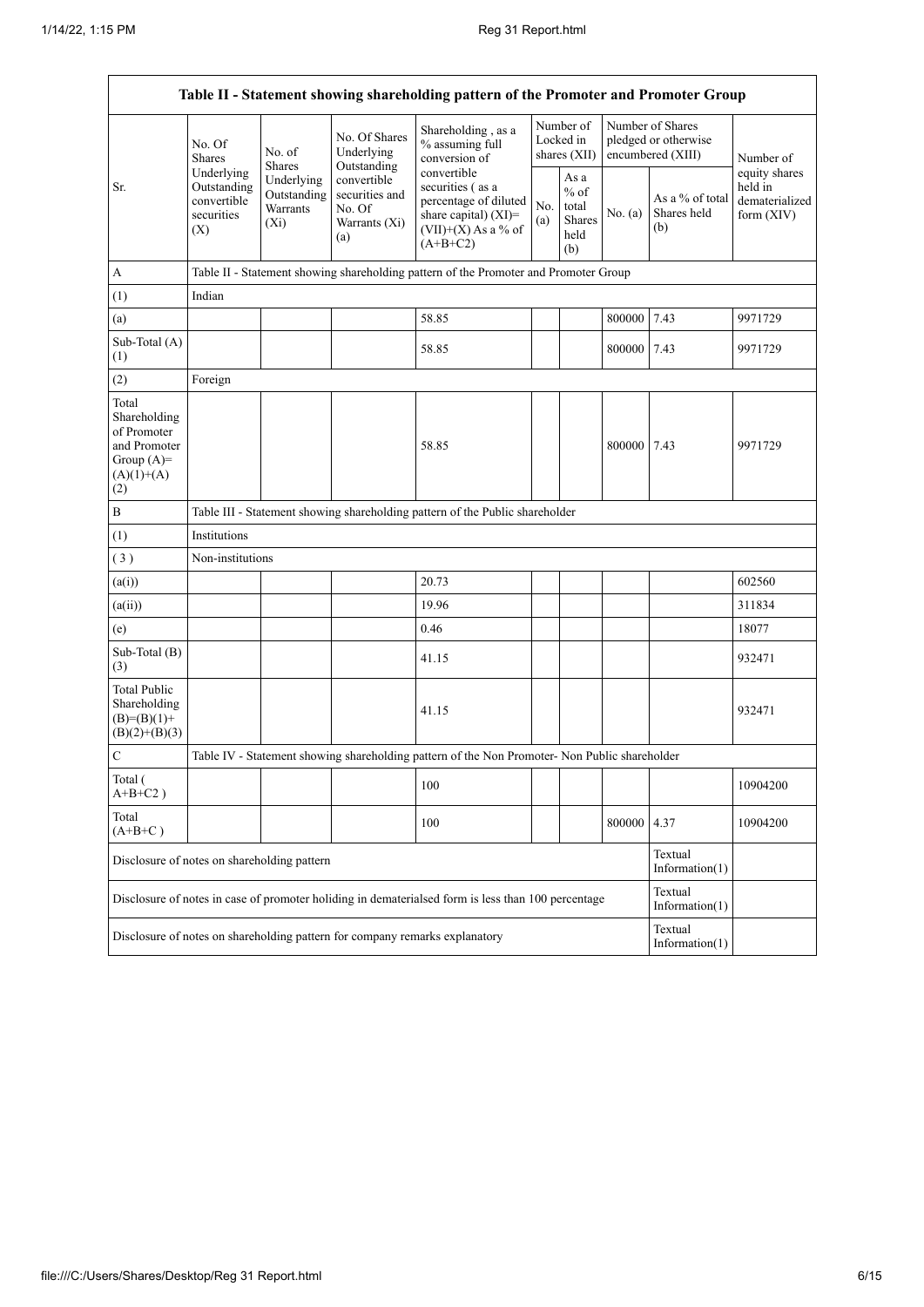÷

| <b>Text Block</b>     |                                                                                                                                          |  |  |  |  |  |  |
|-----------------------|------------------------------------------------------------------------------------------------------------------------------------------|--|--|--|--|--|--|
| Textual Information() | 8,00,000 shares are pledged to secure a loan taken by an associate company and physical shares<br>certificate may have been handed over. |  |  |  |  |  |  |
| Textual Information() | 8,00,000 shares are pledged to secure a loan taken by an associate company and physical shares<br>certificate may have been handed over. |  |  |  |  |  |  |
| Textual Information() | 8,00,000 shares are pledged to secure a loan taken by an associate company and physical shares<br>certificate may have been handed over. |  |  |  |  |  |  |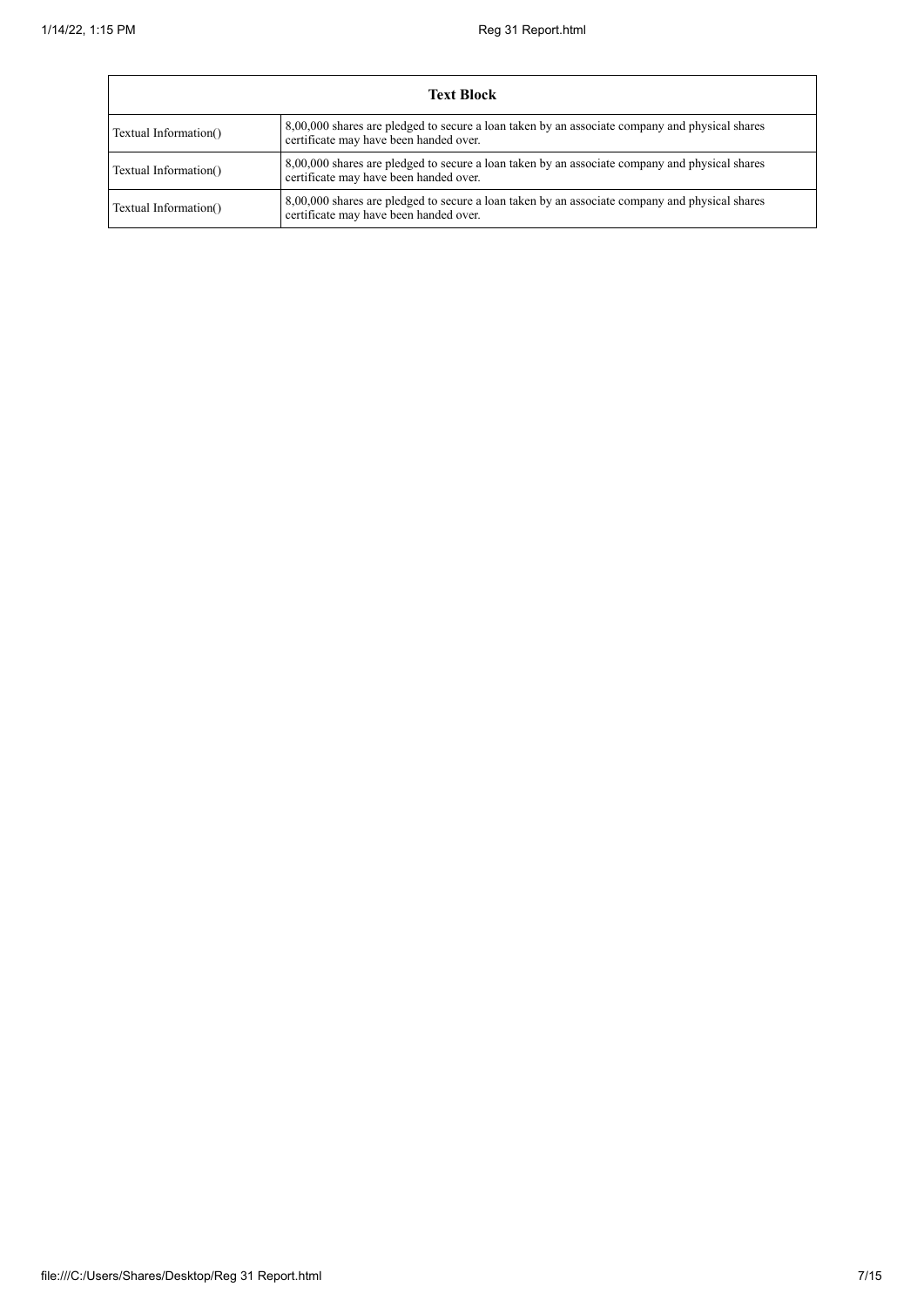| Individuals/Hindu undivided Family                                                                                                                                                          |                                                               |                                   |                                 |                                  |                          |  |  |  |  |
|---------------------------------------------------------------------------------------------------------------------------------------------------------------------------------------------|---------------------------------------------------------------|-----------------------------------|---------------------------------|----------------------------------|--------------------------|--|--|--|--|
| Searial No.                                                                                                                                                                                 | $\mathbf{1}$                                                  | $\overline{c}$                    | 3                               | $\overline{4}$                   |                          |  |  |  |  |
| Name of the<br>Shareholders (I)                                                                                                                                                             | <b>BHARAT BHUSHAN</b><br>AGGARWAL                             | <b>SUMESH B</b><br><b>AGARWAL</b> | <b>B. B.</b><br><b>AGGARWAL</b> | <b>AAKARSH</b><br><b>AGARWAL</b> | Click here to go<br>back |  |  |  |  |
| PAN(II)                                                                                                                                                                                     | AHZPA4764D                                                    | AHYPA2758A                        |                                 | BUIPA2157H                       | Total                    |  |  |  |  |
| No. of fully paid<br>up equity shares<br>held $(IV)$                                                                                                                                        | 5497000                                                       | 4473729                           | 800000                          | 1000                             | 10771729                 |  |  |  |  |
| No. Of Partly paid-<br>up equity shares<br>held (V)                                                                                                                                         |                                                               |                                   |                                 |                                  |                          |  |  |  |  |
| No. Of shares<br>underlying<br>Depository<br>Receipts (VI)                                                                                                                                  |                                                               |                                   |                                 |                                  |                          |  |  |  |  |
| Total nos. shares<br>held $(VII) = (IV) +$<br>$(V)$ + $(VI)$                                                                                                                                | 5497000                                                       | 4473729                           | 800000                          | 1000                             | 10771729                 |  |  |  |  |
| Shareholding as a<br>% of total no. of<br>shares (calculated<br>as per SCRR,<br>1957) (VIII) As a<br>% of $(A+B+C2)$                                                                        | 30.03                                                         | 24.44                             | 4.37                            | 0.01                             | 58.85                    |  |  |  |  |
|                                                                                                                                                                                             | Number of Voting Rights held in each class of securities (IX) |                                   |                                 |                                  |                          |  |  |  |  |
| Class eg:X                                                                                                                                                                                  | 5497000                                                       | 4473729                           | 800000                          | 1000                             | 10771729                 |  |  |  |  |
| Class eg:y                                                                                                                                                                                  |                                                               |                                   |                                 |                                  |                          |  |  |  |  |
| Total                                                                                                                                                                                       | 5497000                                                       | 4473729                           | 800000                          | 1000                             | 10771729                 |  |  |  |  |
| Total as a % of<br><b>Total Voting rights</b>                                                                                                                                               | 30.03                                                         | 24.44                             | 4.37                            | 0.01                             | 58.85                    |  |  |  |  |
| No. Of Shares<br>Underlying<br>Outstanding<br>convertible<br>securities $(X)$                                                                                                               |                                                               |                                   |                                 |                                  |                          |  |  |  |  |
| No. of Shares<br>Underlying<br>Outstanding<br>Warrants (Xi)                                                                                                                                 |                                                               |                                   |                                 |                                  |                          |  |  |  |  |
| No. Of Shares<br>Underlying<br>Outstanding<br>convertible<br>securities and No.<br>Of Warrants (Xi)<br>(a)                                                                                  |                                                               |                                   |                                 |                                  |                          |  |  |  |  |
| Shareholding, as a<br>% assuming full<br>conversion of<br>convertible<br>securities (as a<br>percentage of<br>diluted share<br>capital) $(XI)$ =<br>$(VII)+(Xi)(a)$ As a<br>% of $(A+B+C2)$ | 30.03                                                         | 24.44                             | 4.37                            | 0.01                             | 58.85                    |  |  |  |  |
| Number of Locked in shares (XII)                                                                                                                                                            |                                                               |                                   |                                 |                                  |                          |  |  |  |  |
| No. $(a)$                                                                                                                                                                                   |                                                               |                                   |                                 |                                  |                          |  |  |  |  |
| As a % of total<br>Shares held (b)                                                                                                                                                          |                                                               |                                   |                                 |                                  |                          |  |  |  |  |
|                                                                                                                                                                                             | Number of Shares pledged or otherwise encumbered (XIII)       |                                   |                                 |                                  |                          |  |  |  |  |
| No. (a)                                                                                                                                                                                     | $\boldsymbol{0}$                                              | $\boldsymbol{0}$                  | 800000                          | $\boldsymbol{0}$                 | 800000                   |  |  |  |  |
| As a % of total<br>Shares held (b)                                                                                                                                                          | $\overline{0}$                                                | $\boldsymbol{0}$                  | 100                             | $\boldsymbol{0}$                 | 7.43                     |  |  |  |  |
| Number of equity<br>shares held in<br>dematerialized<br>form $(XIV)$                                                                                                                        | 5497000                                                       | 4473729                           | $\boldsymbol{0}$                | 1000                             | 9971729                  |  |  |  |  |

┪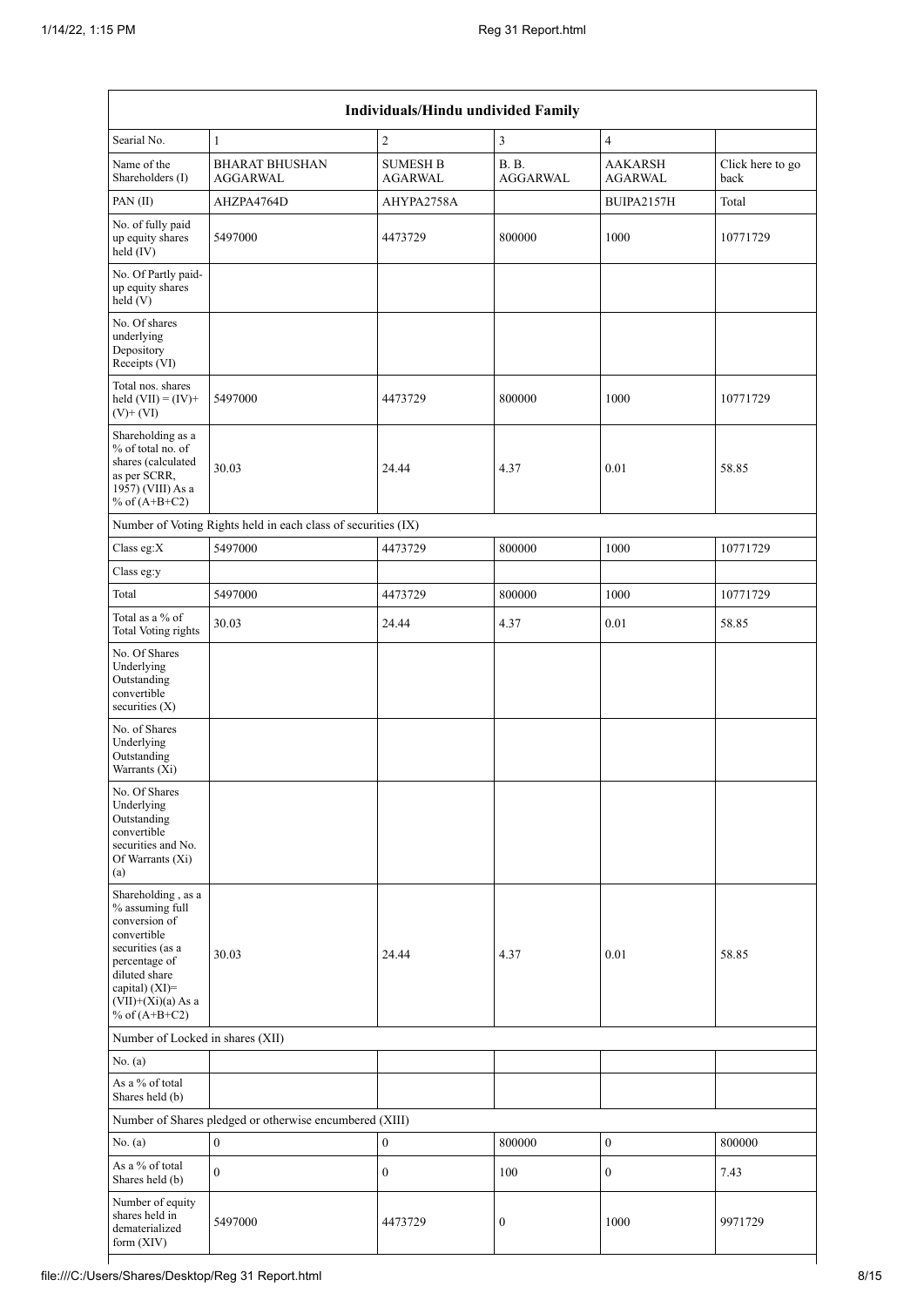| Reason for not providing PAN    |          |          |                              |                |  |
|---------------------------------|----------|----------|------------------------------|----------------|--|
| Reason for not<br>providing PAN |          |          | Textual<br>Information $(1)$ |                |  |
| Shareholder type                | Promoter | Promoter | Promoter                     | Promoter Group |  |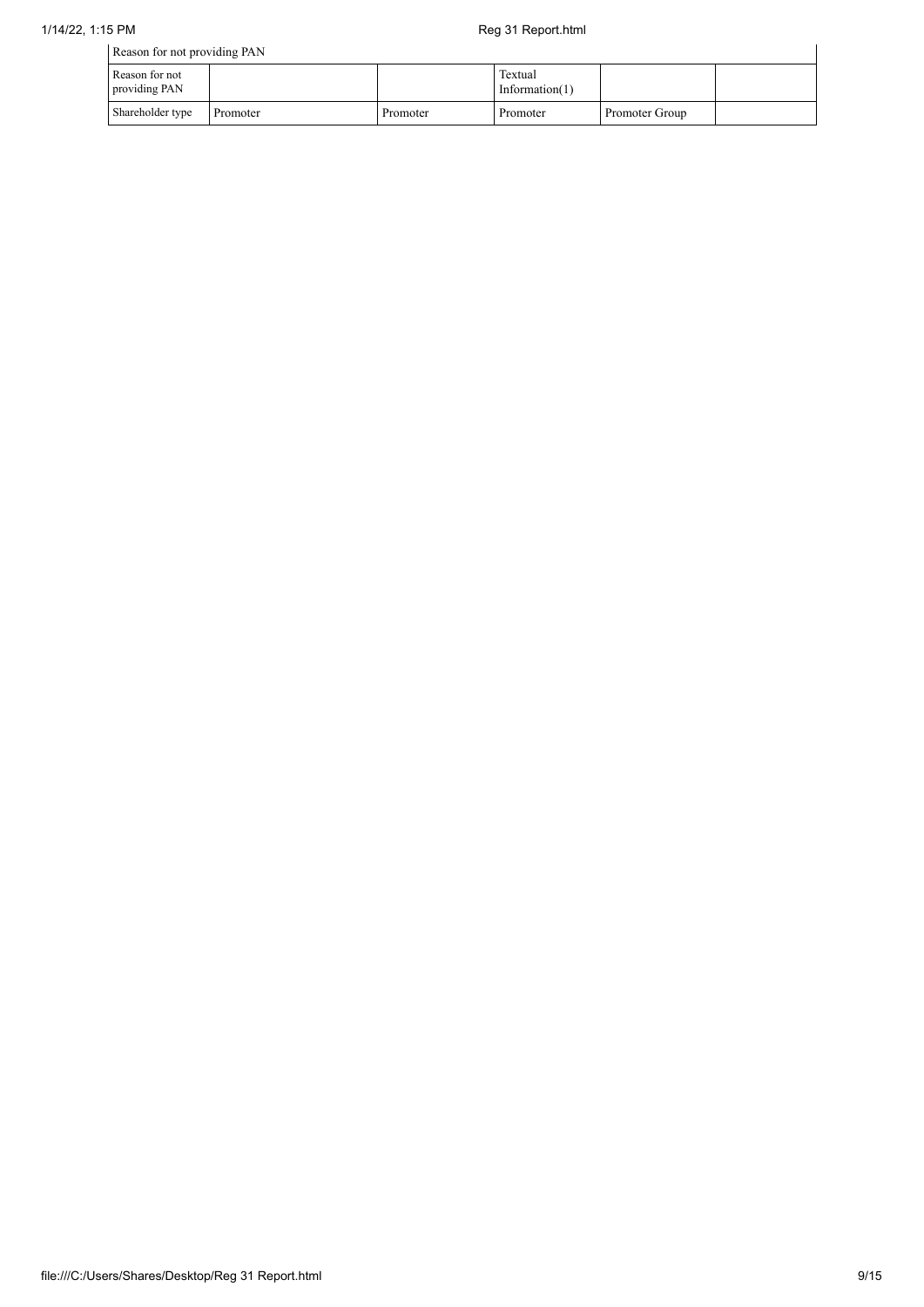|                        | <b>Text Block</b>                                                                                                                        |
|------------------------|------------------------------------------------------------------------------------------------------------------------------------------|
| Textual Information(1) | 8,00,000 shares are pledged to secure a loan taken by an associate company and physical shares<br>certificate may have been handed over. |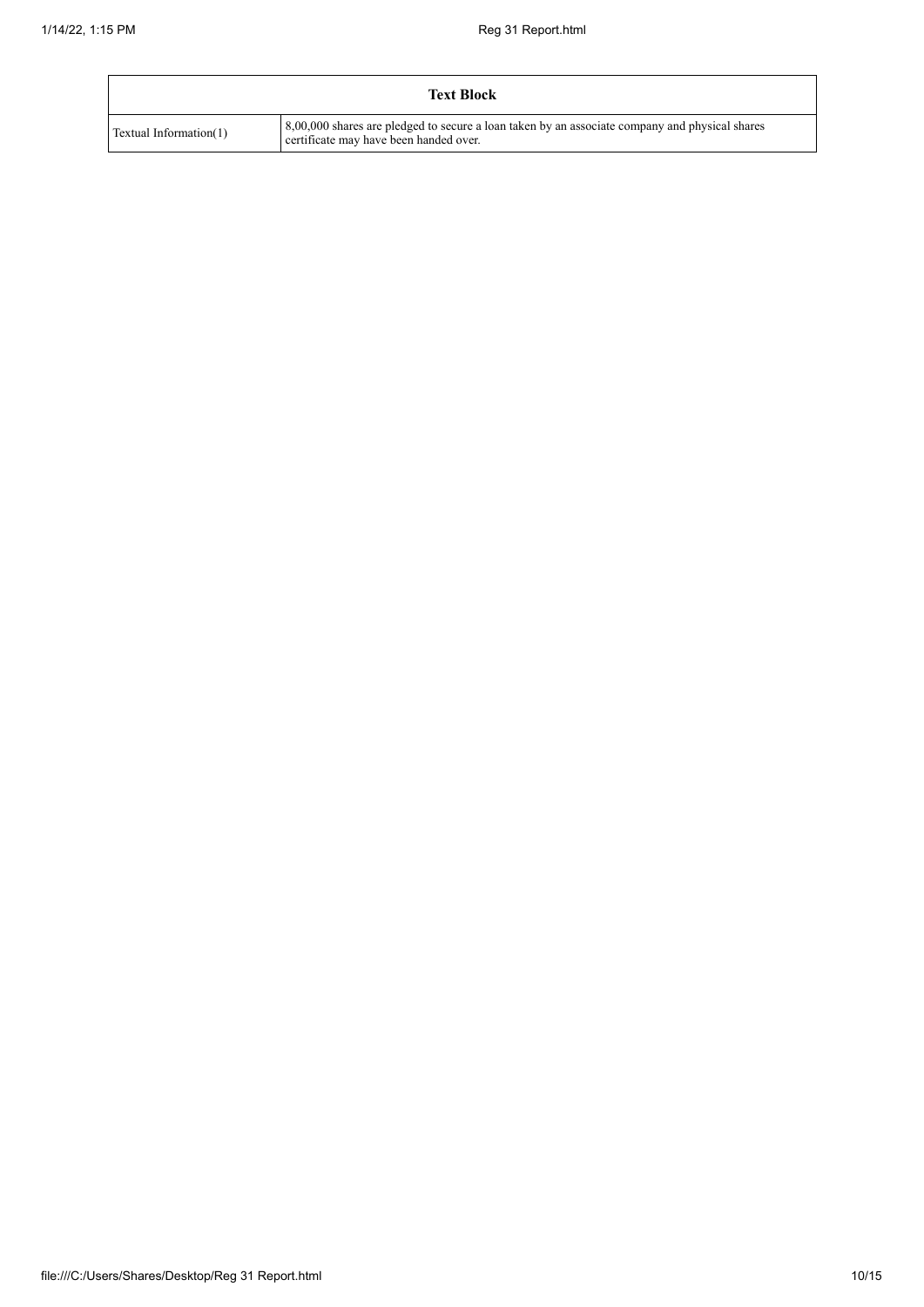| Individuals - ii. Individual shareholders holding nominal share capital in excess of Rs. 2 lakhs.                                                                                       |                             |                                 |                  |                                                 |                                               |                                                |                                |  |  |
|-----------------------------------------------------------------------------------------------------------------------------------------------------------------------------------------|-----------------------------|---------------------------------|------------------|-------------------------------------------------|-----------------------------------------------|------------------------------------------------|--------------------------------|--|--|
| Searial No.                                                                                                                                                                             | $\mathbf{1}$                | $\sqrt{2}$                      | $\mathfrak{Z}$   | $\overline{4}$                                  | $\sqrt{5}$                                    | 6                                              | $\boldsymbol{7}$               |  |  |
| Name of the<br>Shareholders (I)                                                                                                                                                         | <b>SHYAM</b><br><b>RANE</b> | VANDANA U.<br><b>SATARDEKAR</b> | <b>ARUN RANE</b> | <b>KALPANA</b><br><b>JEETESH</b><br><b>MORE</b> | SANWARMAL<br><b>SHRILAL</b><br><b>POOJARI</b> | <b>SURESH</b><br><b>KUMAR</b><br><b>SHARMA</b> | <b>JAYDEEP</b><br><b>PATIL</b> |  |  |
| PAN (II)                                                                                                                                                                                | ABEPR8033P                  | CJJPS9932D                      | BBEPR6657Q       | BFOPM6412E                                      | AHLPP7767R                                    | BBGPK1218L                                     | AGVPP7657F                     |  |  |
| No. of fully paid<br>up equity shares<br>held (IV)                                                                                                                                      | 363200                      | 289000                          | 286800           | 285200                                          | 258600                                        | 236000                                         | 219200                         |  |  |
| No. Of Partly paid-<br>up equity shares<br>held(V)                                                                                                                                      |                             |                                 |                  |                                                 |                                               |                                                |                                |  |  |
| No. Of shares<br>underlying<br>Depository<br>Receipts (VI)                                                                                                                              |                             |                                 |                  |                                                 |                                               |                                                |                                |  |  |
| Total nos. shares<br>held $(VII) = (IV) +$<br>$(V)$ + $(VI)$                                                                                                                            | 363200                      | 289000                          | 286800           | 285200                                          | 258600                                        | 236000                                         | 219200                         |  |  |
| Shareholding as a<br>% of total no. of<br>shares (calculated<br>as per SCRR,<br>1957) (VIII) As a<br>% of $(A+B+C2)$                                                                    | 1.98                        | 1.58                            | 1.57             | 1.56                                            | 1.41                                          | 1.29                                           | 1.2                            |  |  |
| Number of Voting Rights held in each class of securities (IX)                                                                                                                           |                             |                                 |                  |                                                 |                                               |                                                |                                |  |  |
| Class eg: $X$                                                                                                                                                                           | 363200                      | 289000                          | 286800           | 285200                                          | 258600                                        | 236000                                         | 219200                         |  |  |
| Class eg:y                                                                                                                                                                              |                             |                                 |                  |                                                 |                                               |                                                |                                |  |  |
| Total                                                                                                                                                                                   | 363200                      | 289000                          | 286800           | 285200                                          | 258600                                        | 236000                                         | 219200                         |  |  |
| Total as a % of<br><b>Total Voting rights</b>                                                                                                                                           | 1.98                        | 1.58                            | 1.57             | 1.56                                            | 1.41                                          | 1.29                                           | 1.2                            |  |  |
| No. Of Shares<br>Underlying<br>Outstanding<br>convertible<br>securities $(X)$                                                                                                           |                             |                                 |                  |                                                 |                                               |                                                |                                |  |  |
| No. of Shares<br>Underlying<br>Outstanding<br>Warrants (Xi)                                                                                                                             |                             |                                 |                  |                                                 |                                               |                                                |                                |  |  |
| No. Of Shares<br>Underlying<br>Outstanding<br>convertible<br>securities and No.<br>Of Warrants (Xi)<br>(a)                                                                              |                             |                                 |                  |                                                 |                                               |                                                |                                |  |  |
| Shareholding, as a<br>% assuming full<br>conversion of<br>convertible<br>securities (as a<br>percentage of<br>diluted share<br>capital) $(XI)$ =<br>$(VII)+(X)$ As a %<br>of $(A+B+C2)$ | 1.98                        | 1.58                            | 1.57             | 1.56                                            | 1.41                                          | 1.29                                           | 1.2                            |  |  |
| Number of Locked in shares (XII)                                                                                                                                                        |                             |                                 |                  |                                                 |                                               |                                                |                                |  |  |
| No. (a)                                                                                                                                                                                 |                             |                                 |                  |                                                 |                                               |                                                |                                |  |  |
| As a % of total<br>Shares held (b)                                                                                                                                                      |                             |                                 |                  |                                                 |                                               |                                                |                                |  |  |
| Number of equity<br>shares held in<br>dematerialized<br>form $(XIV)$                                                                                                                    | $\boldsymbol{0}$            | $\boldsymbol{0}$                | $\boldsymbol{0}$ | $\boldsymbol{0}$                                | $\boldsymbol{0}$                              | $\boldsymbol{0}$                               | $\boldsymbol{0}$               |  |  |
| Reason for not providing PAN                                                                                                                                                            |                             |                                 |                  |                                                 |                                               |                                                |                                |  |  |
| Reason for not<br>providing PAN                                                                                                                                                         |                             |                                 |                  |                                                 |                                               |                                                |                                |  |  |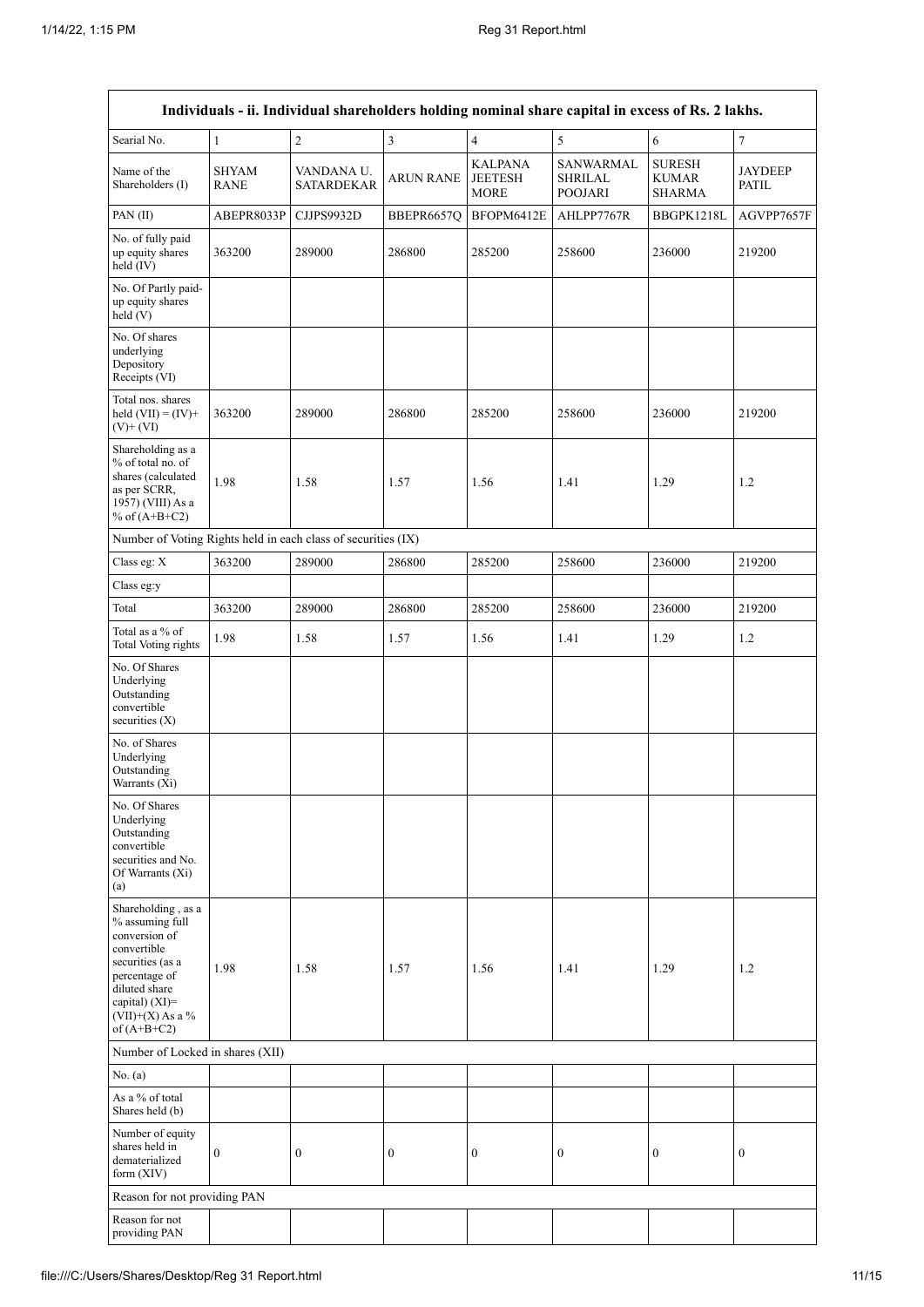$\mathsf{r}$ 

|                                                                                                                                                                                      |                                                               |                                         | Individuals - ii. Individual shareholders holding nominal share capital in excess of Rs. 2 lakhs. |                          |
|--------------------------------------------------------------------------------------------------------------------------------------------------------------------------------------|---------------------------------------------------------------|-----------------------------------------|---------------------------------------------------------------------------------------------------|--------------------------|
| Searial No.                                                                                                                                                                          | 8                                                             | 9                                       | 10                                                                                                |                          |
| Name of the<br>Shareholders (I)                                                                                                                                                      | <b>NAGARAJ</b><br>V.HOSKERI                                   | <b>SHEETAL ROHAN</b><br><b>DHULEKAR</b> | <b>SUSHANTA KUMAR</b><br><b>KAVATHANKAR</b>                                                       | Click here to go<br>back |
| PAN(II)                                                                                                                                                                              | AADPH2873B                                                    | ASOPD4681J                              | AEXPK3896H                                                                                        | Total                    |
| No. of fully paid<br>up equity shares<br>held (IV)                                                                                                                                   | 213200                                                        | 191200                                  | 191000                                                                                            | 2533400                  |
| No. Of Partly paid-<br>up equity shares<br>held (V)                                                                                                                                  |                                                               |                                         |                                                                                                   |                          |
| No. Of shares<br>underlying<br>Depository<br>Receipts (VI)                                                                                                                           |                                                               |                                         |                                                                                                   |                          |
| Total nos. shares<br>held $(VII) = (IV) +$<br>$(V)+(VI)$                                                                                                                             | 213200                                                        | 191200                                  | 191000                                                                                            | 2533400                  |
| Shareholding as a<br>% of total no. of<br>shares (calculated<br>as per SCRR,<br>1957) (VIII) As a<br>% of $(A+B+C2)$                                                                 | 1.16                                                          | 1.04                                    | 1.04                                                                                              | 13.84                    |
|                                                                                                                                                                                      | Number of Voting Rights held in each class of securities (IX) |                                         |                                                                                                   |                          |
| Class eg: X                                                                                                                                                                          | 213200                                                        | 191200                                  | 191000                                                                                            | 2533400                  |
| Class eg:y                                                                                                                                                                           |                                                               |                                         |                                                                                                   |                          |
| Total                                                                                                                                                                                | 213200                                                        | 191200                                  | 191000                                                                                            | 2533400                  |
| Total as a % of<br><b>Total Voting rights</b>                                                                                                                                        | 1.16                                                          | 1.04                                    | 1.04                                                                                              | 13.84                    |
| No. Of Shares<br>Underlying<br>Outstanding<br>convertible<br>securities $(X)$                                                                                                        |                                                               |                                         |                                                                                                   |                          |
| No. of Shares<br>Underlying<br>Outstanding<br>Warrants (Xi)                                                                                                                          |                                                               |                                         |                                                                                                   |                          |
| No. Of Shares<br>Underlying<br>Outstanding<br>convertible<br>securities and No.<br>Of Warrants (Xi)<br>(a)                                                                           |                                                               |                                         |                                                                                                   |                          |
| Shareholding, as a<br>% assuming full<br>conversion of<br>convertible<br>securities (as a<br>percentage of<br>diluted share<br>capital) (XI)=<br>$(VII)+(X)$ As a %<br>of $(A+B+C2)$ | 1.16                                                          | 1.04                                    | 1.04                                                                                              | 13.84                    |
| Number of Locked in shares (XII)                                                                                                                                                     |                                                               |                                         |                                                                                                   |                          |
| No. $(a)$                                                                                                                                                                            |                                                               |                                         |                                                                                                   |                          |
| As a % of total<br>Shares held (b)                                                                                                                                                   |                                                               |                                         |                                                                                                   |                          |
| Number of equity<br>shares held in<br>dematerialized<br>form $(XIV)$                                                                                                                 | $\boldsymbol{0}$                                              | $\boldsymbol{0}$                        | $\boldsymbol{0}$                                                                                  | $\boldsymbol{0}$         |
| Reason for not providing PAN                                                                                                                                                         |                                                               |                                         |                                                                                                   |                          |
| Reason for not<br>providing PAN                                                                                                                                                      |                                                               |                                         |                                                                                                   |                          |

٦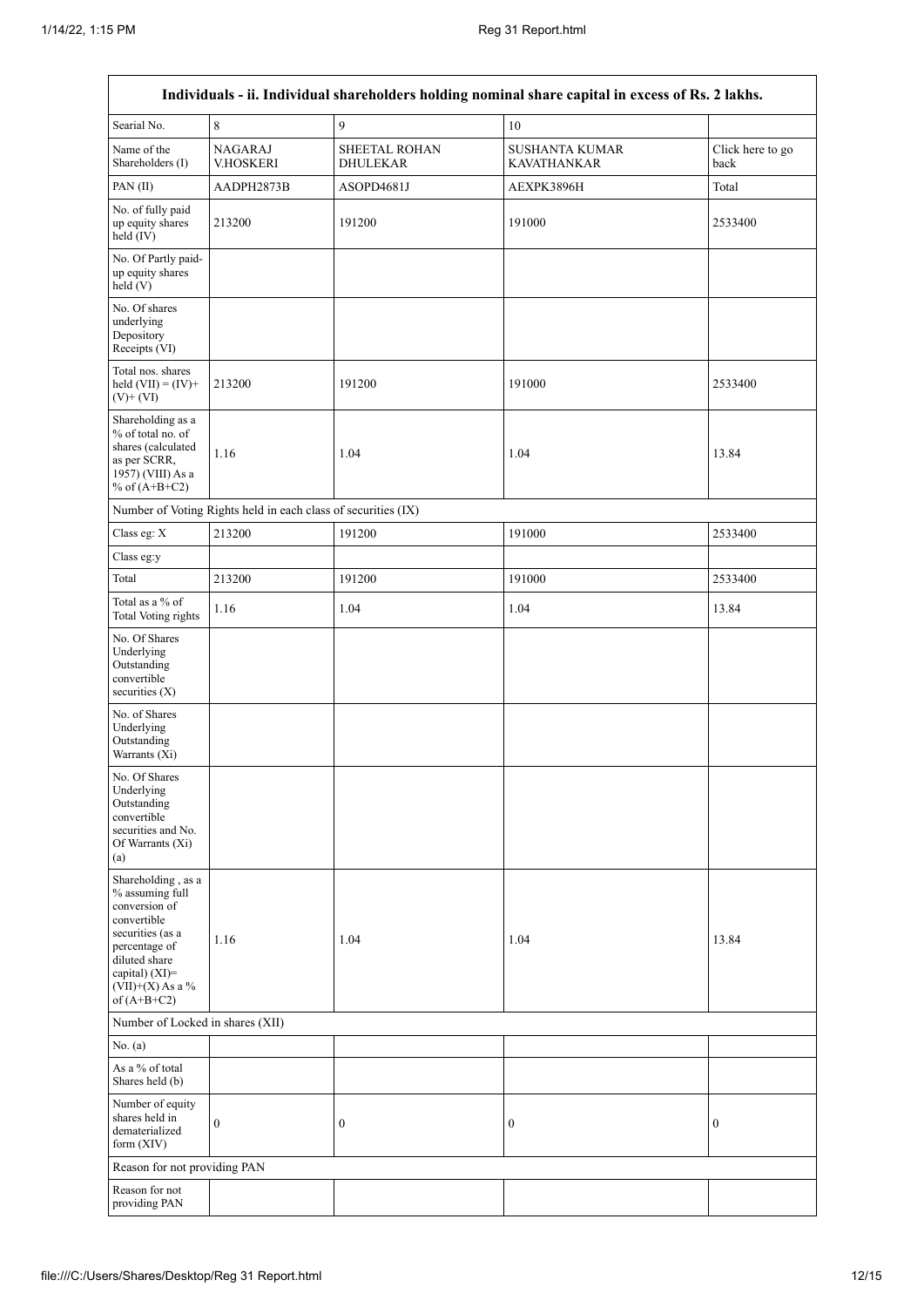| Any Other (specify)                                                                                                                                                                     |                                                               |                         |                           |                         |                       |  |  |  |
|-----------------------------------------------------------------------------------------------------------------------------------------------------------------------------------------|---------------------------------------------------------------|-------------------------|---------------------------|-------------------------|-----------------------|--|--|--|
| Searial No.                                                                                                                                                                             | $\mathbf{1}$                                                  | $\overline{2}$          | 3                         | $\overline{\mathbf{4}}$ |                       |  |  |  |
| Category                                                                                                                                                                                | <b>Bodies Corporate</b>                                       | <b>Clearing Members</b> | Non-Resident Indian (NRI) | <b>HUF</b>              |                       |  |  |  |
| Category / More<br>than 1 percentage                                                                                                                                                    | Category                                                      | Category                | Category                  | Category                |                       |  |  |  |
| Name of the<br>Shareholders (I)                                                                                                                                                         |                                                               |                         |                           |                         | Click here to go back |  |  |  |
| PAN (II)                                                                                                                                                                                |                                                               |                         |                           |                         | Total                 |  |  |  |
| No. of the<br>Shareholders (I)                                                                                                                                                          | 23                                                            | 7                       | 2                         | 11                      | 43                    |  |  |  |
| No. of fully paid<br>up equity shares<br>held (IV)                                                                                                                                      | 67669                                                         | 5814                    | 1985                      | 9409                    | 84877                 |  |  |  |
| No. Of Partly paid-<br>up equity shares<br>held (V)                                                                                                                                     |                                                               |                         |                           |                         |                       |  |  |  |
| No. Of shares<br>underlying<br>Depository<br>Receipts (VI)                                                                                                                              |                                                               |                         |                           |                         |                       |  |  |  |
| Total nos. shares<br>held $(VII) = (IV) +$<br>$(V)+(VI)$                                                                                                                                | 67669                                                         | 5814                    | 1985                      | 9409                    | 84877                 |  |  |  |
| Shareholding as a<br>% of total no. of<br>shares (calculated<br>as per SCRR,<br>1957) (VIII) As a<br>% of $(A+B+C2)$                                                                    | 0.37                                                          | 0.03                    | 0.01                      | 0.05                    | 0.46                  |  |  |  |
|                                                                                                                                                                                         | Number of Voting Rights held in each class of securities (IX) |                         |                           |                         |                       |  |  |  |
| Class eg: X                                                                                                                                                                             | 67669                                                         | 5814                    | 1985                      | 9409                    | 84877                 |  |  |  |
| Class eg:y                                                                                                                                                                              |                                                               |                         |                           |                         |                       |  |  |  |
| Total                                                                                                                                                                                   | 67669                                                         | 5814                    | 1985                      | 9409                    | 84877                 |  |  |  |
| Total as a % of<br><b>Total Voting rights</b>                                                                                                                                           | 0.37                                                          | 0.03                    | 0.01                      | 0.05                    | 0.46                  |  |  |  |
| No. Of Shares<br>Underlying<br>Outstanding<br>convertible<br>securities $(X)$                                                                                                           |                                                               |                         |                           |                         |                       |  |  |  |
| No. of Shares<br>Underlying<br>Outstanding<br>Warrants (Xi)                                                                                                                             |                                                               |                         |                           |                         |                       |  |  |  |
| No. Of Shares<br>Underlying<br>Outstanding<br>convertible<br>securities and No.<br>Of Warrants (Xi)<br>(a)                                                                              |                                                               |                         |                           |                         |                       |  |  |  |
| Shareholding, as a<br>% assuming full<br>conversion of<br>convertible<br>securities (as a<br>percentage of<br>diluted share<br>capital) $(XI)$ =<br>$(VII)+(X)$ As a %<br>of $(A+B+C2)$ | 0.37                                                          | 0.03                    | 0.01                      | 0.05                    | 0.46                  |  |  |  |
| Number of Locked in shares (XII)                                                                                                                                                        |                                                               |                         |                           |                         |                       |  |  |  |
| No. (a)                                                                                                                                                                                 |                                                               |                         |                           |                         |                       |  |  |  |
| As a % of total<br>Shares held (b)                                                                                                                                                      |                                                               |                         |                           |                         |                       |  |  |  |
| Number of equity<br>shares held in<br>dematerialized<br>form (XIV)                                                                                                                      | 869                                                           | 5814                    | 1985                      | 9409                    | 18077                 |  |  |  |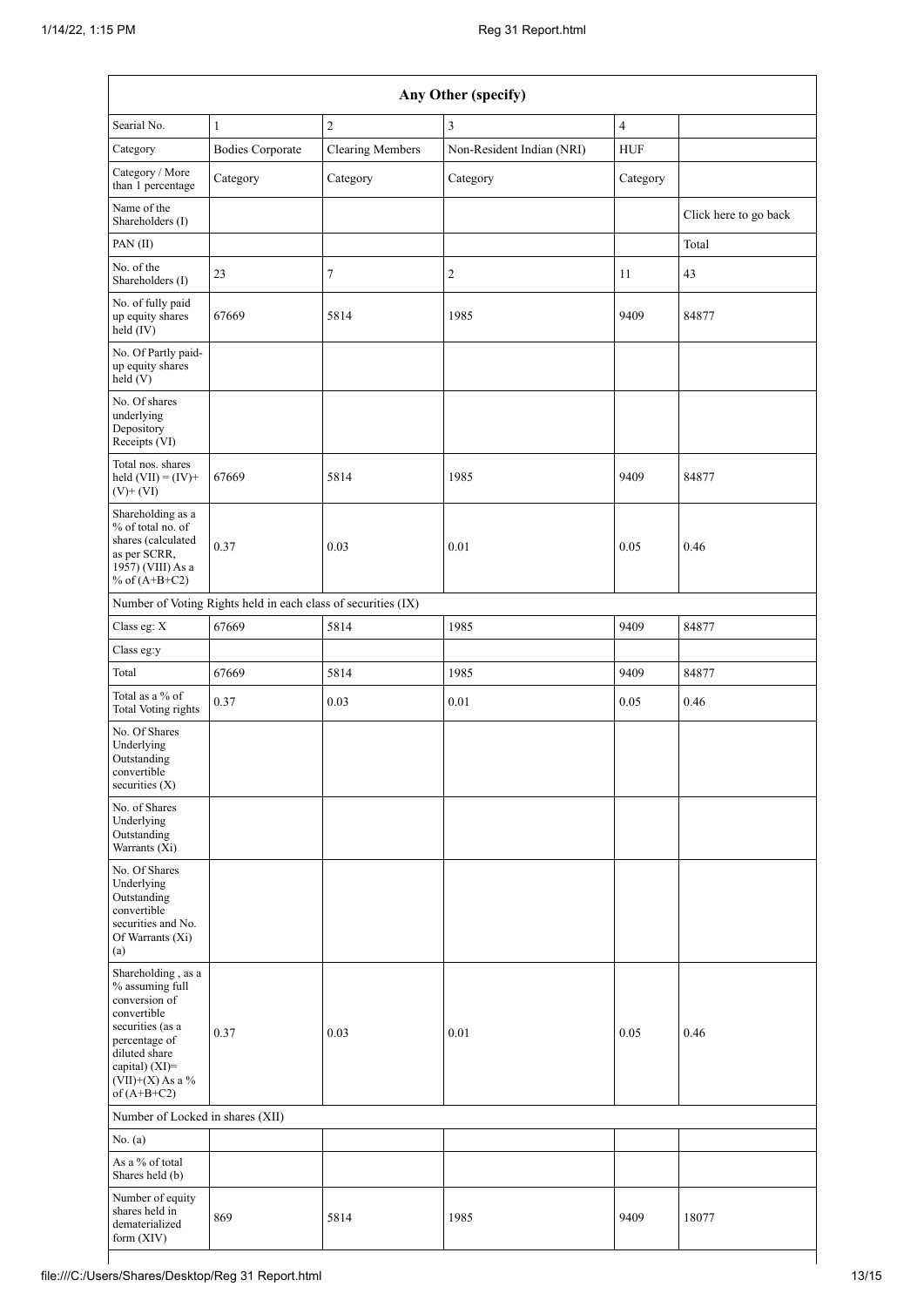| Reason for not providing PAN    |  |  |  |  |  |  |
|---------------------------------|--|--|--|--|--|--|
| Reason for not<br>providing PAN |  |  |  |  |  |  |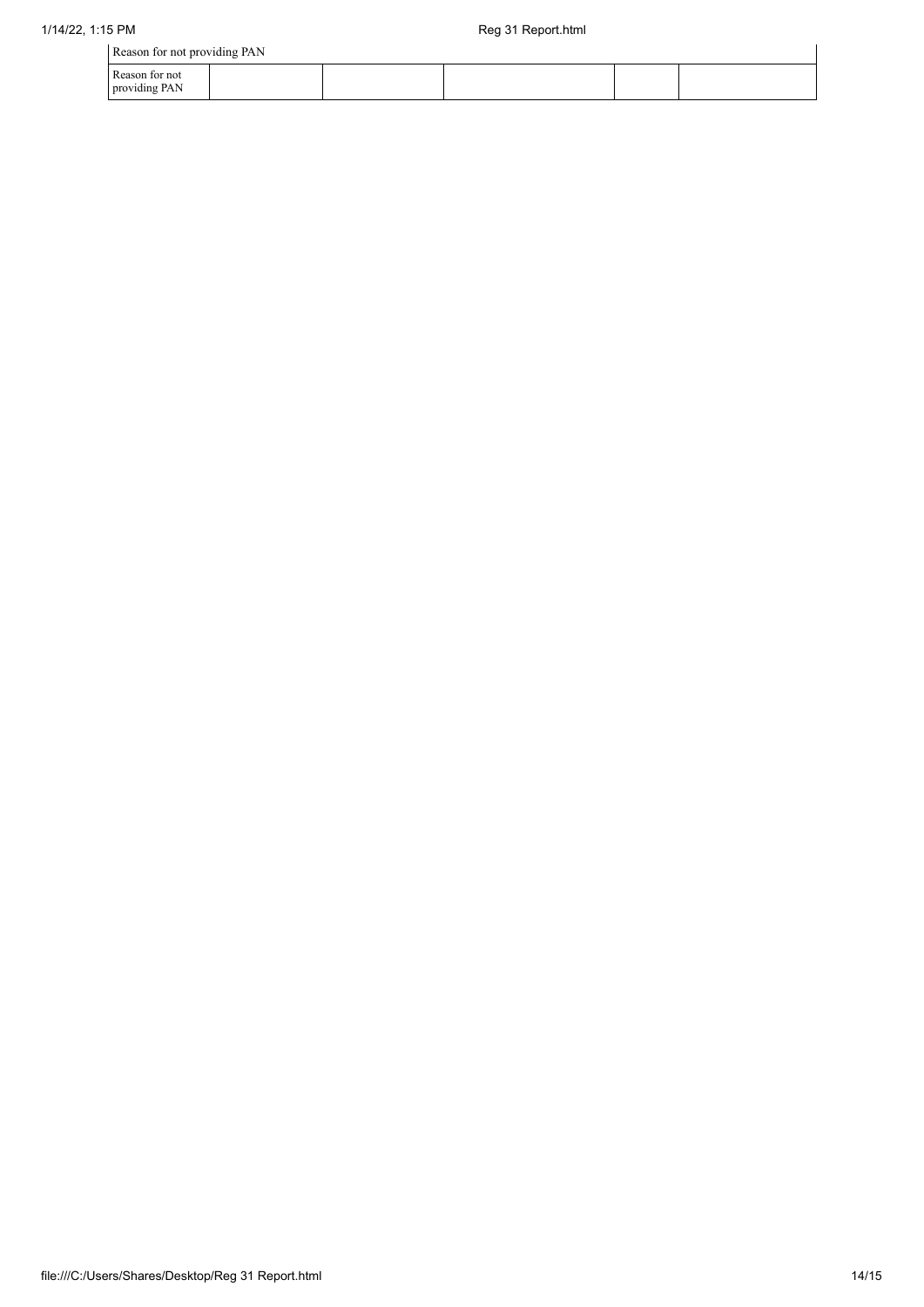Sr. No.Details of the SBODetails of the registered ownerDetails of holding/ exercise of right of the SBO in the reporting company, whether direct or indirect\*:Date of creation / acquisition of significant beneficial interestNamePAN Passport No. in case of a foreign nationalNationalityNationality (Applicable in case of Any other is selected)NamePAN Passport No. in case of a foreign nationalNationalityNationality (Applicable in case of Any other is selected)Whether by virtue of:SharesVoting rightsRights on distributable dividend or any other distributionExercise of controlExercise of significant influence